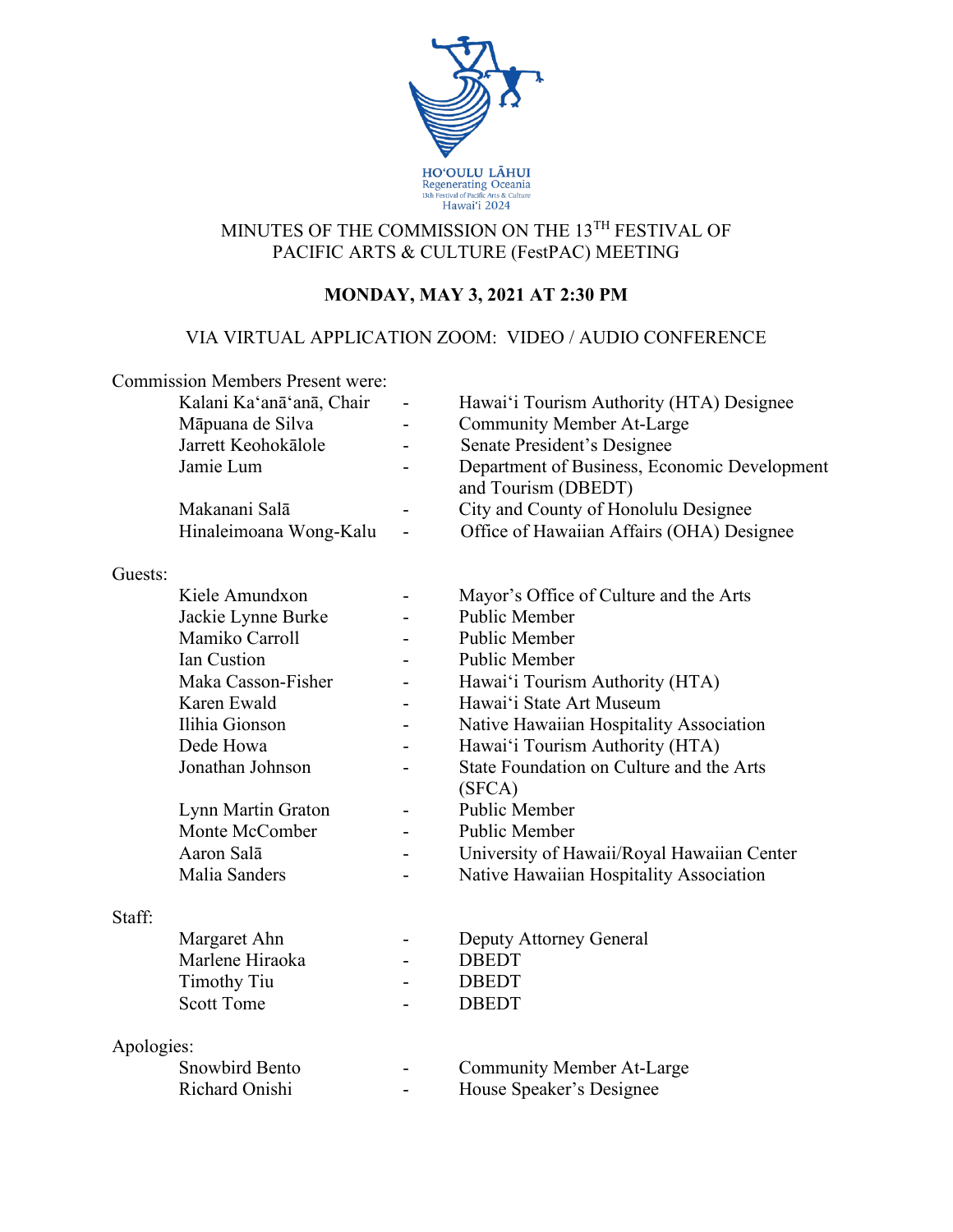Minutes of the Commission on the 13<sup>th</sup> Festival of Pacific Arts & Culture Monday, May 3, 2021 at 2:30pm via ZOOM Page 2 of 7

## **CALL TO ORDER**

The meeting was called to order by Chair Kalani Ka'anā'anā at 2:36 p.m., who welcomed everyone present via ZOOM and Facebook Live.

Chair Ka'anā'anā called upon Ms. de Silva to do the *wehena* (opening). Ms. de Silva shared that she selected a passage from the published book entitled *Nānā I Ke Kumu* and recited the passage in *ʻŌlelo Hawaiʻi* (Hawaiian language). Ms. de Silva translated the passage to mean pulling of strengths, both psychological and spiritual that would be directed toward a positive goal or unifying force. She explained the concept of *Kūkulu Kumuhana* which recognizes a framework for constructive help. Ms. de Silva further explained that her comments were intended to be "food for thought" as the Commission builds its *hale* (dwelling) for the festival. The *oli* (chant) that she delivered was for growth, clarity, and rejuvenation.

## **PUBLIC TESTIMONY ON AGENDA ITEMS**

Chair Ka'anā'anā invited members of the public to testify on the agenda items. Hearing none, he continued with agenda items.

## **APPROVAL OF APRIL 19, 2021 MEETING MINUTES**

The minutes were distributed and reviewed by Commissioners. Chair Ka'anā'anā asked if there were any corrections to the minutes. Hearing none, a motion was made by Ms. de Silva and seconded by Ms. Wong-Kalu to adopt the minutes unamended. A roll call vote was requested with the following Commissioners approving the motion to approve the minutes: Chair Ka'anā'anā, Ms. de Silva, Ms. Lum, Ms. Wong-Kalu, Ms. Salā. Sen. Keohokālole did not vote.

Motion was approved.

## **LEGISLATION**

Chair Ka'anā'anā reported that Senate Bill 696 that extends the life of the Commission and permits commission members to discuss matters outside of a public meeting to perform their duties passed both houses of the Legislature and has moved on to Governor David Ige for his signature. Chair commented that he is hopeful that the bill will be signed by the Governor.

#### **DISCUSSION OF APPOINTMENT OF HONORARY FESTIVAL CHAIR**

Chair Ka'anā'anā explained that he added this agenda item after the discussion during the last Commission meeting. The intent was to spur discussion to appoint an Honorary Chair although he did not have any names to suggest. He mentioned that although Mr. Nainoa Thompson was appointed to be the previous Honorary Chair, he did not officially accept the position during the early planning stages of FestPAC 2020. Chair Ka'anā'anā believes that the Polynesian Voyaging Society (PVS) has a voyage scheduled during FestPAC 2024 and Mr. Thompson would be focused on that voyage and unable to fulfill the role of the Honorary Chair.

Chair Ka'anā'anā asked Commissioners for their thoughts about the Honorary Chair. Ms. Salā asked what the Honorary Chair's role would be. Chair Ka'anā'anā expressed that the position would be ceremonial in its *kuleana* (duties). It would also be one that could help with fundraising and attendance building for the festival. Further, Chair Kaʻanāʻanā added that the Honorary Chair should be someone of high moral character and well respected in the community.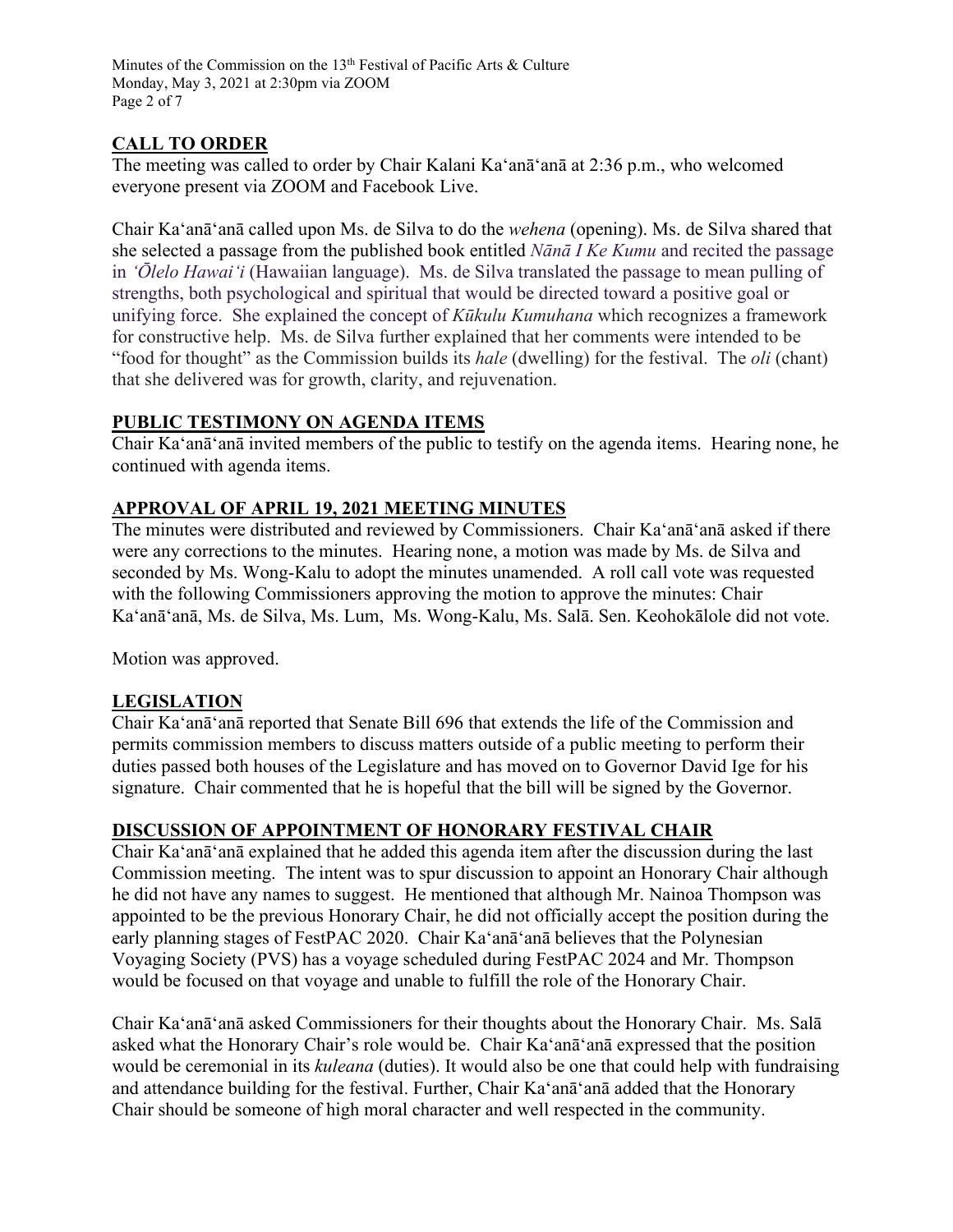Ms. de Silva commented that there is usually a welcome message from the Honorary Chair in the Festival Program/Book if there is a print version. The Honorary Chair also performs welcome duties during the Opening and Closing Ceremonies and at formal events. The Honorary Chair is also invited to all VIP events. In other countries, the wives of a sitting President or Head of Country assumed the role of the Honorary Chair.

Ms. Wong-Kalu commented that the individual would not necessarily be delegated a specific duty. She further expressed that the individual should be receptive and knowledgeable of how to interact with delegations and leaders. The individual should be an ambassador of the Hawaiian people and islands. She indicated that it would be important to have someone available not only for the Hawaiʻi delegation but who has the desire and ability to accept that title on behalf of Hawaiʻi. Ms Wong-Kalu also added that she belived the candidate should be able to speak ʻŌlelo Hawaiʻi.

Chair Ka'anā'anā mentioned that after hearing Ms. Wong-Kalu's comments, he thought Dr. Kamanaʻopono Crabbe could be a possible candidate.

Ms. Lum agreed with Ms. Wong-Kalu's thoughts in that the Honorary Chair should be someone prominent in the local community who could represent the Festival and related duties. She commented that ideally, the Honorary Chair could be someone who adds to or elevates the event and helps promote the Festival in the community.

Ms. de Silva reminded members that Hawaiʻi is different and although our government is under the U.S., the selection should be made with cultural aspects in mind. We would need an individual from the Hawaiian community to lead us and who people feel comfortable with. She agreed with others and expressed that Commissioners should suggest names for consideration.

Chair Ka'anā'anā stated that he would like the Honorary Chair to be an advocate for the Commission related to funding and sponsorships.

Ms. Salā suggested Mr. Randy Fong and Mr. Kamanaʻo Crabbe and agreed with everyone's previous thoughts on this matter.

Chair Ka'anā'anā stated that for today's purposes, he would like Commissioners to start thinking about possible names to suggest for the position of Honorary Chair. More discussion will be needed at future Commission meetings.

## **NOMINATION AND ELECTION OF COMMISSION VICE CHAIR**

Chair Ka'anā'anā explained that the Vice-Chair position is needed in the event he is unable to attend a Commission meeting. Although this item is included in today's agenda, he would like other members who were absent to participate in this discussion, too. He would like to defer this matter to a future meeting.

Ms. Wong-Kalu agreed with the Chair that this item be deferred out of respect to the Commissioners who were unable to attend today's meeting.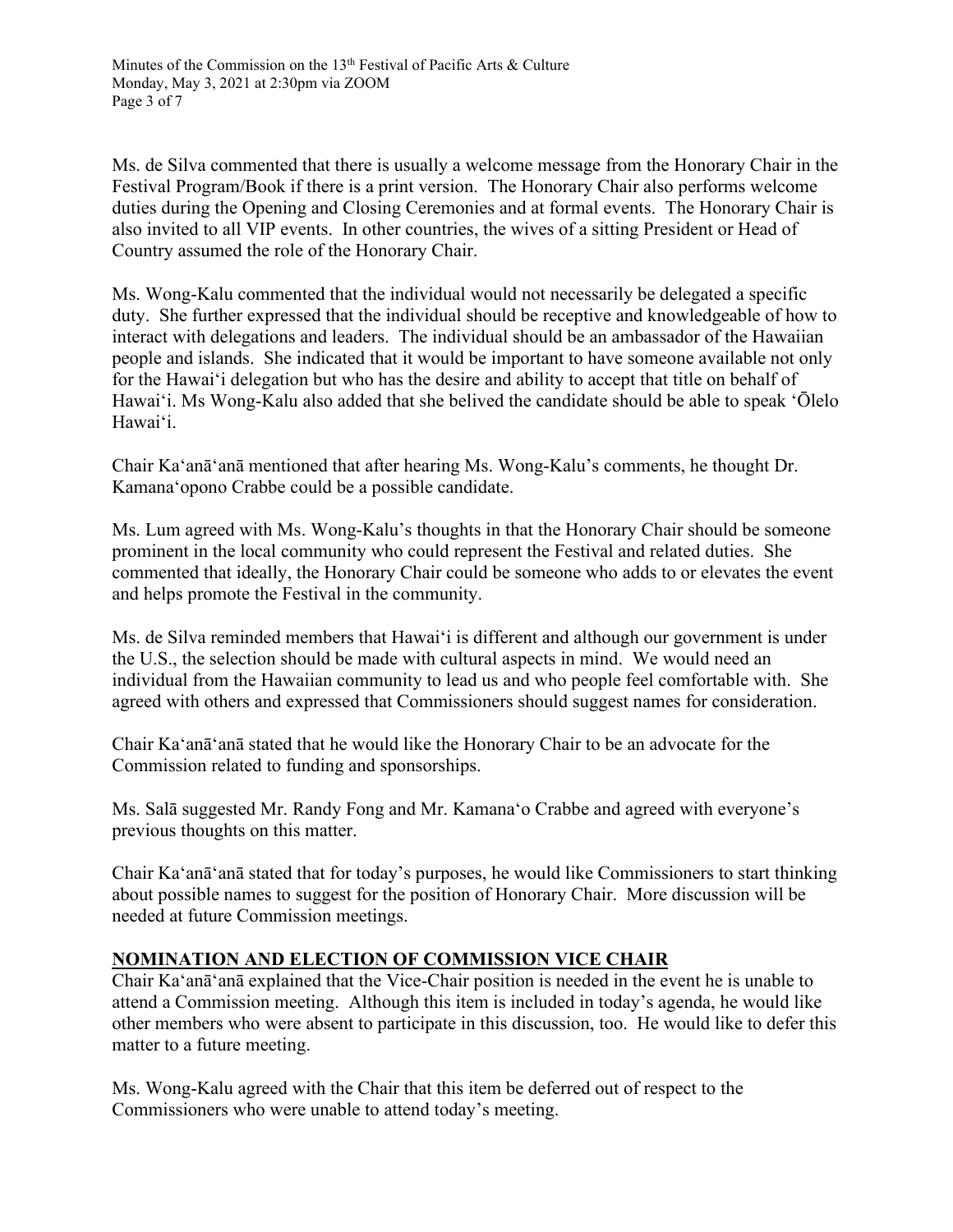Ms. Salā also agreed that more Commissioners should be present to continue this discussion.

Chair Ka'anā'anā indicated that informal nominations could be made. He suggested Ms. Salā for Vice-Chair. He mentioned that Ms. Salā previously provided similar support as an alternate Commissioner who was designated to provide legislative testimony, regarding Commission measures.

Ms. Wong-Kalu suggested that it would be helpful for the Vice-Chair to have a work environment conducive to managing administrative work.

At this point in the discussion Ms, Wong-Kalu offered a suggestion for the position of Honorary Chair. She indicated that if the candidates for Honorary Chair were unable or unwilling to fulfill that position, she would be willing and would avail herself to that position. She further commented that regarding her appointment as a Commissioner, there are currently changes being made at the Office of Hawaiian Affairs (OHA) regarding employees reapplying for their positions. She wanted to assure the Commission that she can be counted on, if needed, for the position of Honorary Chair.

Chair Ka'anā'anā clarified that our discussions between less than a quorum of Commissioners regarding the Commission's Vice-Chair can be made as a permitted interaction so long as we do not seek a vote.

Ms. de Silva asked Ms. Salā if she would be willing to serve as Vice-Chair to which she agreed that if called upon for this duty she would be willing. Chair Ka'anā'anā asked if anyone else is interested or have any nominations for the position of Vice-Chair. Hearing none, he moved on with the agenda.

Action on the Vice Chair will be acted on at a future commission meeting.

## **PRESENTATION BY STATE FOUNDATION ON CULTURE AND THE ARTS (SFCA) REGARDING COMMISSION SUPPORT**

Chair Ka'anā'anā introduced Mr. Jonathan Johnson, Executive Director of the State Foundation on Culture and the Arts (SFCA) to provide a presentation briefing for Commissioners.

Mr. Johnson expressed his support for the Commission. He indicated that the Hawaiʻi State Art Museum (HiSAM) has a beautiful venue that can be offered for programming, free of charge. If there are requests for private events, those also can be held at HiSAM, however, it would involve a different application process.

He continued and mentioned that the Museum has exhibit space that they would like to use to include arts from the Pacific. A stage could be built on the front lawn, if needed. HiSAM also has a commercial kitchen located on the first floor that could be used.

Although the Museum is not the largest venue, it has the capacity to meet many of the Commission's needs. Mr. Johnson also noted that all work is contracted out. For example, the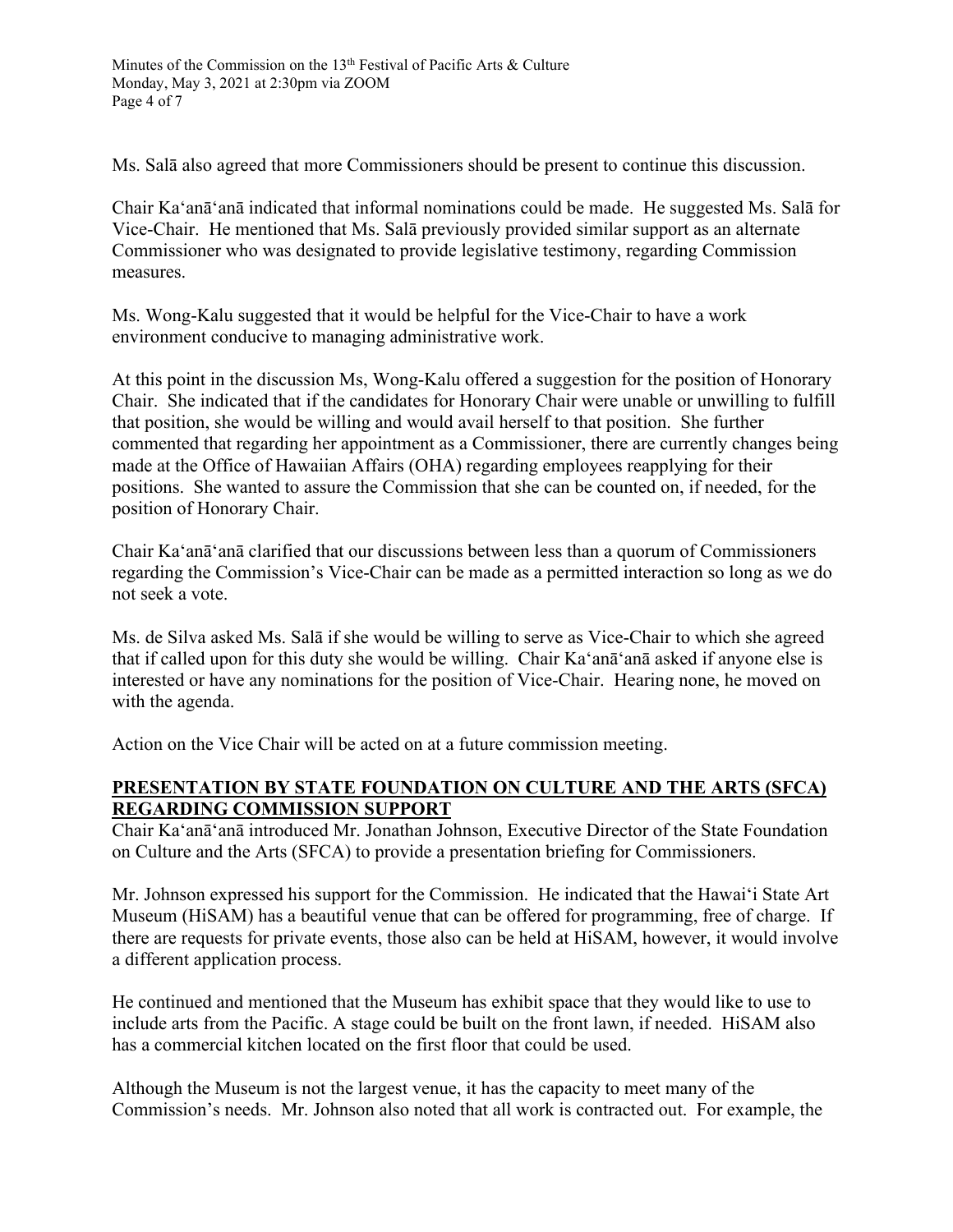curators and cultural programming professionals are retained and paid. He is hoping to identify other possible funding sources and that funding is usually directed to a specific task.

Mr. Johnson indicated that the SFCA has cultural programming that they would like to incorporate into FestPAC. He mentioned that he would like to present SFCA stages and would like to have a contractor handle logistics. His agency is willing to assist with FestPAC and work with DBEDT on activities related to FestPAC-related procurement matters.

Ms. Salā thanked Mr. Johnson for his presentation. She expressed that having HiSAM on the list of venues is exciting and that the challenge will be between now and 2024 to secure funding.

Ms. Wong-Kalu also expressed her thanks to Mr. Johnson. She mentioned that knowing that SFCA is available is reassuring.

Mr. Johnson stated that the SFCA would like to compensate everyone who is involved with Museum-related programming. He commented that if there are events at ʻIolani Palace, dignitaries, for example, could utilize the Museum as a holding area prior to respective events.

Ms. de Silva asked whether HiSAM will be included on the venue matrix. Mr. Johnson could complete the form and include costs that SFCA might be able to cover – for example transportation, food, etc. Ms. de Silva commented that transportation cost is a large portion of the FestPAC budget. Mr. Johnson assured Commissioners that SFCA is committed and can also assist with transportation needs of neighbor island participants.

Ms. Lum also thanked Mr. Johnson for his presentation and support. As he mentioned, DBEDT reached out to SFCA requesting the organization serve as a sub-committee member to assist with the *kuleana* of DBEDT's role over Festival budget oversight and procurement. Ms. Lum stated that it would be helpful if Mr. Johnson or a member of his staff could advise DBEDT on these matters.

Chair Ka'anā'anā asked Mr. Johnson if there were any opportunities to leverage his or staff experience in applying for national grants. Chair will work through SFCA related to funding opportunities at the national level. Regarding programmatic considerations, Chair requested that as SFCA acquires art that they focus on Hawaiʻi art for the year of FestPAC. Mr. Johnson agreed that SFCA would be able to assist in that way.

Chair Ka'anā'anā asked about SFCA's experience working with the Smithsonian Institute. Mr. Johnson mentioned that Ms. Lynn Martin Graton and Mr. Kalewa Correa have been involved. Chair expressed his thanks to Ms. Martin Graton for joining the FestPAC meetings and that her *kōkua* (assistance) is greatly appreciated.

## **UPDATE ON POTENTIAL ADMINISTRATION FOR NATIVE AMERICANS (ANA) GRANT APPLICATION FOR FUNDING OF SPECIFIC PROGRAMMING**

Chair Ka'anā'anā stated that the ANA grant is one that he is considering and that Mr. McComber attended the informational workshops. Chair acknowledged that there has never been a discussion related to grant applications and that either the Chair needs to be delegated authority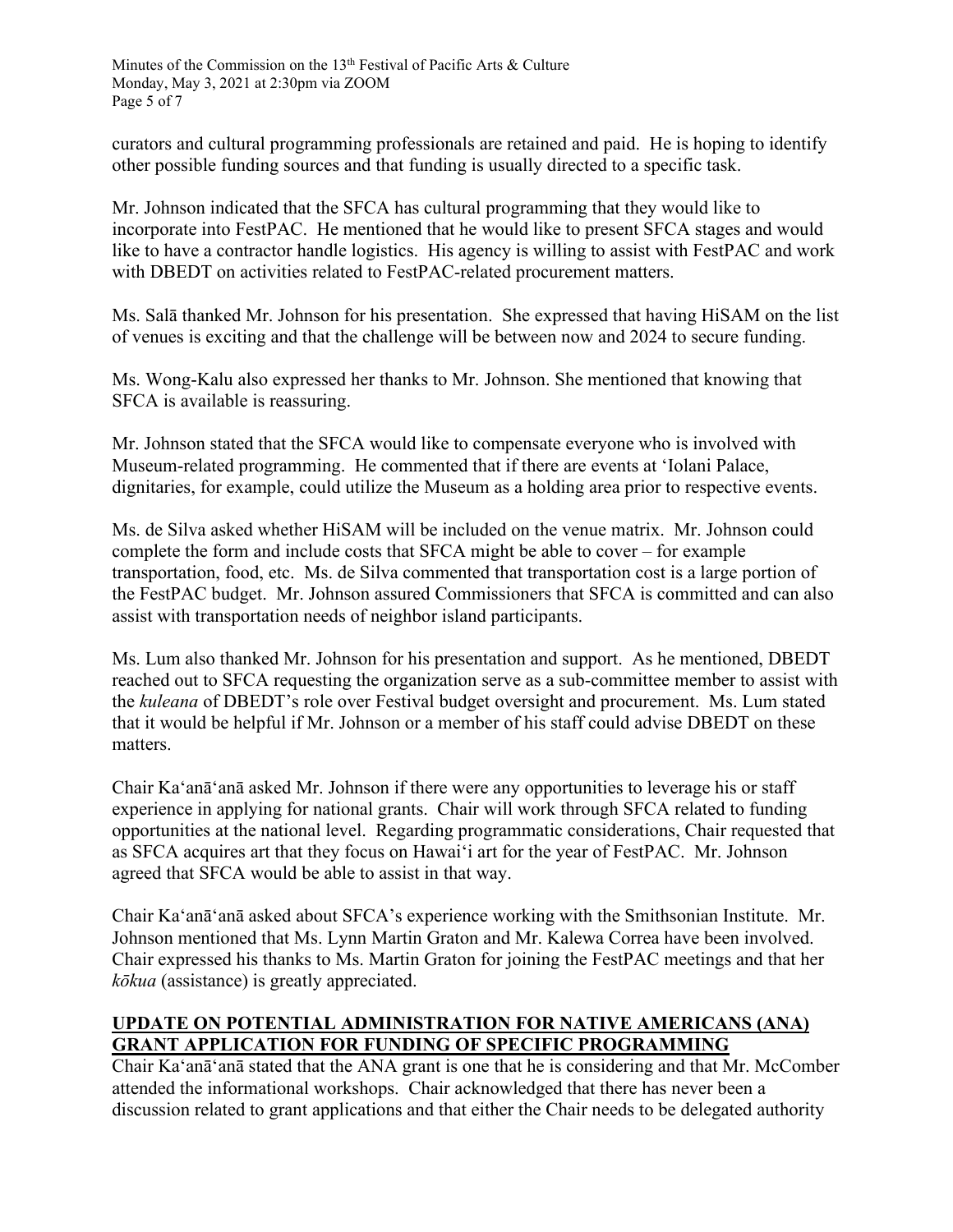or individuals could be tasked to apply for specific grant opportunities on behalf of the Commission. He would like a discussion about the ANA grant opportunity because the application deadline will be in June.

Chair Ka'anā'anā introduced Mr. McComber who attended three days of informational workshop sessions about the grant application process.

Mr. McComber reported that the application deadline is June 30, 2021. All projects must begin on September 30, 2021. The award notifications will be made between September 13-30 and awards given for one to three years. There are two "strands" in the ANA grant opportunties in either Social and Economic Development Strategies (SEDS) or Native Languages Preservation and Maintenance (P&M). Applicants are allowed to submit an application for (1) SEDS strand and (1) P&M strand. However, two applications cannot be submitted for the same strand.

Mr. McComber will send the information materials to Chair Ka'anā'anā.

Chair Ka'anā'anā asked Ms. Ahn for guidance regarding the extent of disclosing details in a proposal especially if there are competitive advantages in not disclosing the details in a public meeting. Ms. Ahn confirmed that the Chair may use his discretion in describing the proposal during a public meeting.

Chair Ka'anā'anā stated that at the next meeting, he will be requesting authority to apply for the ANA grant and for the delegation of authority, in general, to apply for future grant opportunities.

## **DISCUSSION OF PRELIMINARY FESTIVAL BUDGET**

Chair Ka'anā'anā asked Ms. Sanders to share the budget document on screen. He commented that his intention in developing the budget was to get everyone's attention. The total budget amount is \$26 million.

Although in 2021, there were no funds available, he reminded Commissioners that deposits for the University of Hawaiʻi at Mānoa (UHM) Housing and the Hawaiʻi Convention Center have already been paid since the Festival was initially scheduled for 2020 and these funds were specifically utilized for those purposes. Chair Ka'anā'anā indicated that he used the Festival Handbook as a guide to develop the budget.

Using the example of the category of Media, Marketing & Sponsorship, Chair Ka'anā'anā mentioned that there may be many place holders within budget categories. He would like to explore the possibility of developing a credentialing portal for media, VIPs, etc.

Chair Ka'anā'anā indicated that the budget document will be distributed to Commissioners. He requested that comments be sent back to staff and not to everyone on the email.

Chair Ka'anā'anā mentioned that there are multiple areas that will overlap. For example, regarding security, UHM has security, however, Honolulu Police Department (HPD) may be involved as well. He asked whether this category should include all activities or whether there should be cost centers that appear as line items.